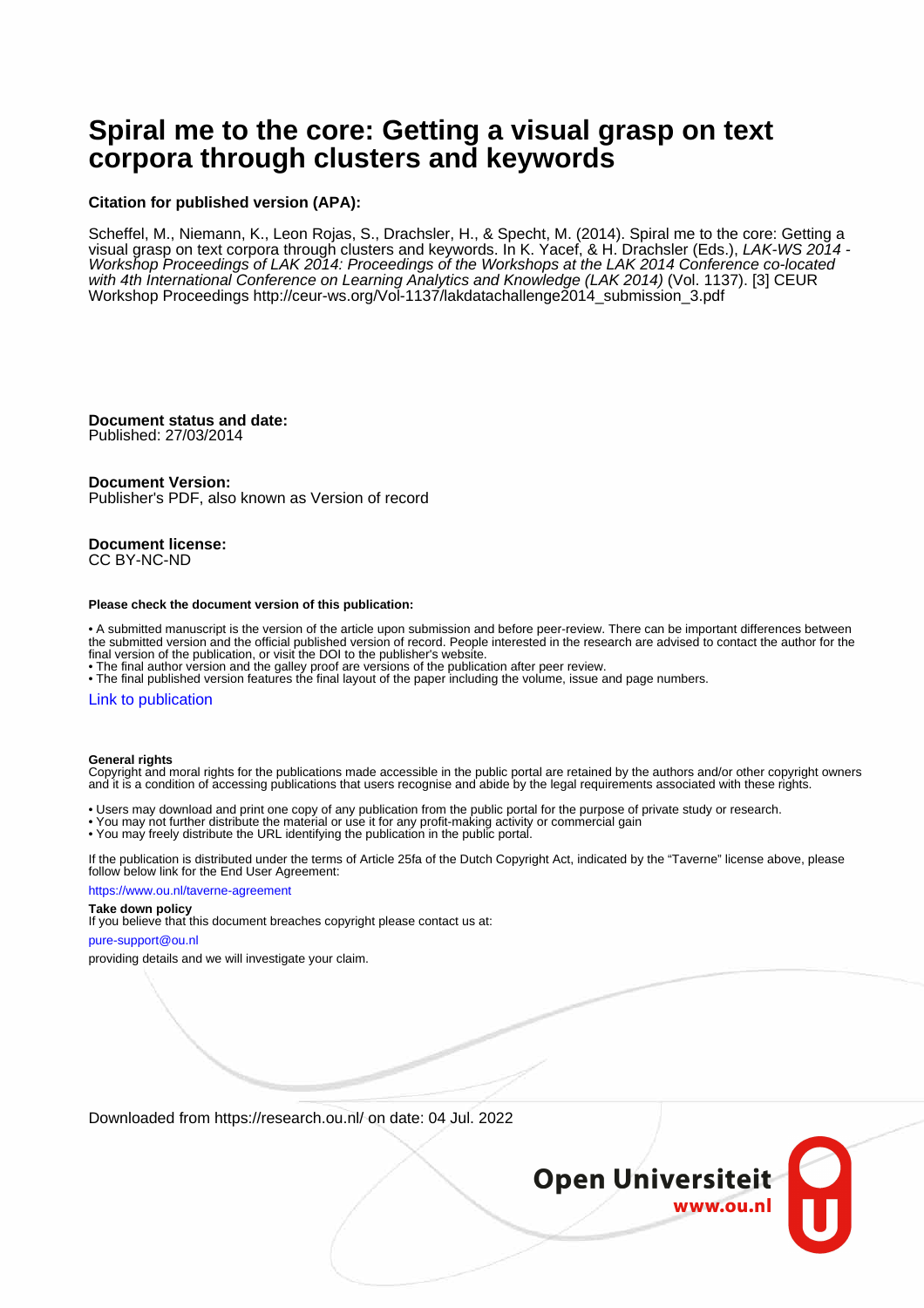# **Spiral me to the core: Getting a visual grasp on text corpora through clusters and keywords**

Maren Scheffel, Katja Niemann, Sarah Leon Rojas Fraunhofer FIT Schloss Birlinghoven 53754 Sankt Augustin, Germany {maren.scheffel, katja.niemann, sarah.leon.rojas}@fit.fraunhofer.de

# **ABSTRACT**

The amount of literature within a research domain is ever growing, thus making it difficult to stay on top of everything. Getting a grasp on the important topics of and areas within a domain or even knowing where to start is often tough and tedious. This paper therefore presents a visualization, that is a cluster spiral, that offers a fast but plain and simple way of exploring the content of large text collections.

# **Categories and Subject Descriptors**

H.3.1 [Content Analysis and Indexing]: Linguistic processing; H.3.3 [Information Search and Retrieval]: Clustering, Information filtering; I.2.7 [Natural Language Processing]: Text analysis; I.5.3 [Clustering]: Algorithms; I.5.4 [Applications]: Text processing; I.7.5 [Document Capture]: Document analysis

# **General Terms**

Algorithm, Visualization

# **Keywords**

learning analytics, natural language processing, clustering, keyword extraction, visualization

# **1. INTRODUCTION**

One typical aspect of the world of research is the fact that the amount of literature being produced and published is growing every day. The more years pass, the more articles, papers, and books are available. Some research domains might have a slowly but steadily growing literature corpus while others grow rapidly. Looking only at those publications from the last year can be a fairly easy thing to do. But taking several years or even decades of publications into account when trying to get an overview about a chosen

*submitted to* LAK Data Challenge 2014 held at LAK2014 Copyright by the authors.

Hendrik Drachsler, Marcus Specht Open University of the Netherlands Valkenburgerweg 177 6419 AT Heerlen, The Netherlands {hendrik.drachsler, marcus.specht}@ou.nl

domain might prove rather difficult. When wanting to write a literature review within a certain domain of research or about a specific topic, it is thus often difficult to get a grasp on it and to know where to start. One way can be to rely on previous literature reviews. But when a topic spans over several domains, several research communities and a longer period of time, it could be nicer to take all of that into account at the same time in order to get a feel for what one is dealing with. This paper therefore describes a fast and easy way of getting a grasp on a collection of publications, using the LAK Dataset of the LAK Challenge 2014<sup>1</sup> as an example corpus.

# **2. THE LAK DATASET**

The LAK Dataset contains a collection of structured data of several proceedings and journal volumes from the field of learning analytics and educational data mining [11]. The data have been processed according to Linked Data principles<sup>2</sup> and are thus available in machine readable format. As the data set includes the proceedings of the LAK conferences 2011-13, the proceedings of the EDM conferences 2008-13, plus some journal editions (in progress) of Educational Technology & Society and the Journal of Educational Data Mining, it is ideal for our purpose. Currently, there are 462 papers, 853 distinct authors and 272 distinct institutions included in the dataset. The data are available in several formats: RDF/XML, R statistic software compatible, and via a SPARQL endpoint.

The LAK Dataset has previously been used for the first LAK Challenge that took place during LAK2013 [1]. Derntl et al.[2] extract topic models and visualize topic dynamics and evolution over time with a special focus on how the introduction of the LAK conferences changed the topic dynamics of learning analytics and educational data mining. Fazeli et al.[3] look at socio-semantic networks of authors and papers within the learning analytics community in order to provide recommendations to users, e.g. conference attendees. Maturana et al.[4] use their gnoss platform to provide faceted search within the LAK Dataset and provide visualizations of geographical author and organization networks as well as paper evolution and distribution. Another visualization of topic evolution within the LAK and EDM community is presented by Milikic et al.[5] with their tool

Permission to make digital or hard copies of all or part of this work for personal or classroom use is granted without fee provided that copies are not made or distributed for profit or commercial advantage and that copies bear this notice and the full citation on the first page. To copy otherwise, to republish, to post on servers or to redistribute to lists, requires prior specific permission and/or a fee.

<sup>1</sup>http://lak.linkededucation.org/

<sup>2</sup> http://www.w3.org/DesignIssues/LinkedData.html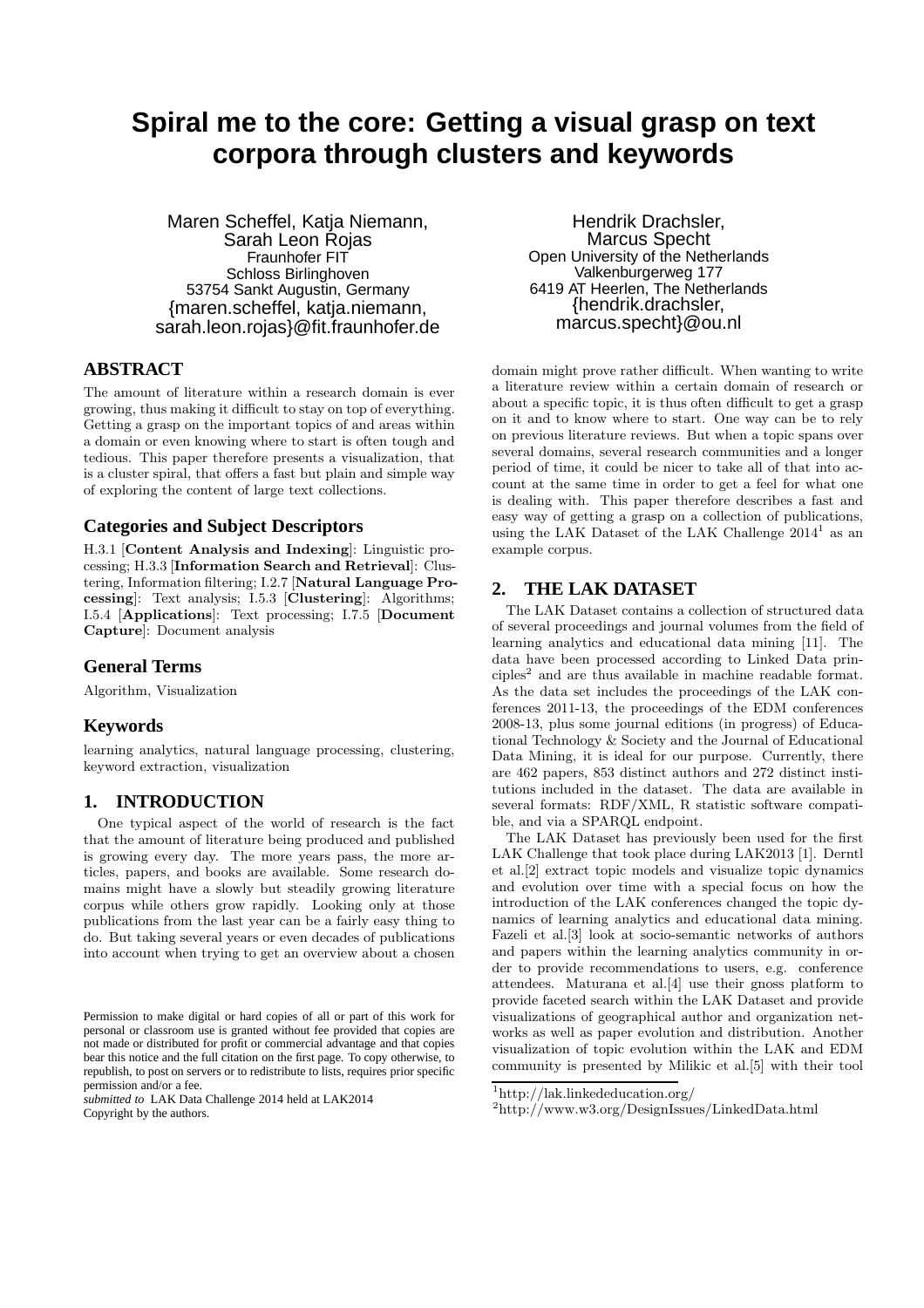Paperista. One more social network analysis, this time with a focus on authors and institutions, is presented by Nawaz et al.[6]. The Cite4Me tool by Pereira Nunes et al.[7] offers search and recommendation functionalities within the LAK Dataset as well as reference datasets. Taibi et al.[12] analyze rhetorical patterns over time while Touaq et al.[13] create an ontology of LAK and EDM based on concept mapping in order to compare the two communities.

While some of these publications also deal with topic and concept mining, they often either focus on the evolution over time or relations between individual papers, authors, institutions, etc. within the LAK and EDM community when visualizing their results. Our approach, however, focuses on grouping a collection of publications based on their textual content and visualizing that clustered content rather than individual papers in order to get an overall impression of the collection in question. That we use the LAK Dataset for our analysis is one domain example as our approach also works for other large collection of texts.

# **3. ANALYSIS**

Our approach for the analysis and visualization of the LAK Dataset makes use of the RDF version and bases on the following ideas: in order to get a grasp on what a collection of papers is about, keywords play an important role. Keywords offer a superficial but still highly useful semantic representation of a text as they "represent in condensed form the essential content of a document" [9]. For our analysis, a keyword can be one word as well as a sequence of up to three words. Another important means to get an overview over a collection of documents and thus a better grasp on such a collection is clustering. Su et al. [10] define clustering as "a process of partitioning a dataset into groups, or clusters, so that elements of the same cluster are more similar to each other than to elements of different clusters". We therefore employ both methods and combine their results into a visualization that supports users in getting an overview of what large text collections are about.

As we assumed that the keywords already provided within the LAK Dataset by the papers' authors would not be broad enough, that is, they are assigned manually and most likely based on a narrow word range typical for that research domain and thus not properly representative for the texts, we did not want to rely on them. We therefore automatically extracted keywords from all papers' abstracts and bodies using the  $AichemyAPI^3$ . Their algorithm extracts keywords from any given text using statistical algorithms as well as natural language processing techniques and ranks the extracted keywords according to their relevance. Although the  $\text{Alchemy } API$  already makes use of a stop word list, e.g. words such as and, to, me, you, etc., we created our own stop word list as keywords such as learning analytics, educational data mining, data analysis, discussion, result, etc. would otherwise quite likely come up as a keyword for the individual papers but would not help forming a distinguishing semantic representation within the given collection. Were our approach to be used for another domain or in a more mixed one, the stop word list could easily be adapted.

In the next step we clustered the paper collection by calling the *carrot2* Java  $API<sup>4</sup>$ . Three different clustering algo-



Figure 1: Start view of the visualization

rithms were available: Lingo, STC and k-means. We looked at all three algorithms and liked clusters created by Lingo quite well at first sight. Unfortunately, however, Lingo as well as STC both use soft clustering techniques, that is, they create overlapping clusters with papers possibly being assigned to more than one cluster. As the overlap is not limited to only a few documents but rather a lot, we decided not to use either of the two algorithms but use the bisecting k-means algorithm, i.e. the algorithm starts with  $k = 2$ and then always bisects the largest cluster until the final  $k$ is reached, offered by carrot2 instead. The calculation of the clusters is based on the papers' abstracts and main text bodies. Additionally to the clustering of the text collection, the *carrot2* algorithm also calculates labels for every cluster. For our analysis we chose to work with two labels per cluster.

Finally, in a third step, a JSON file was created combining the keyword extraction results with the clustering results as a source for the visualization: for every cluster, the keywords of its papers are combined and sorted according to their rank. Then the ten keywords with the highest rank are kept for each cluster. A source file thus contains two labels, ten keywords and a list of the respective papers for each cluster. In order to offer users several views and to look at the dataset from different angles, we calculated clusters for several publication-year combinations.

# **4. VISUALIZATION**

When dealing with the analysis of large amounts of text data, visualization is "of crucial importance in facilitating knowledge discovery, as well as providing a big picture overview of overwhelmingly large amounts of data" [8]. For our visualization we used the Data-Driven Documents D3.js framework<sup>5</sup>, i.e. a JavaScript library, paired with HTML, CSS and JQuery to process the previously created JSON files.

Figure 1 shows the default starting view of our visualization<sup>6</sup>: the clusters for all publications from all years in the

<sup>3</sup>http://www.alchemyapi.com/

<sup>4</sup> http://project.carrot2.org/

 $5$ http://d3js.org/

 ${}^{6}$ The visualization is available at http://mitarbei ter.fit.fraunhofer.de/˜niemann/LAKchallenge2014/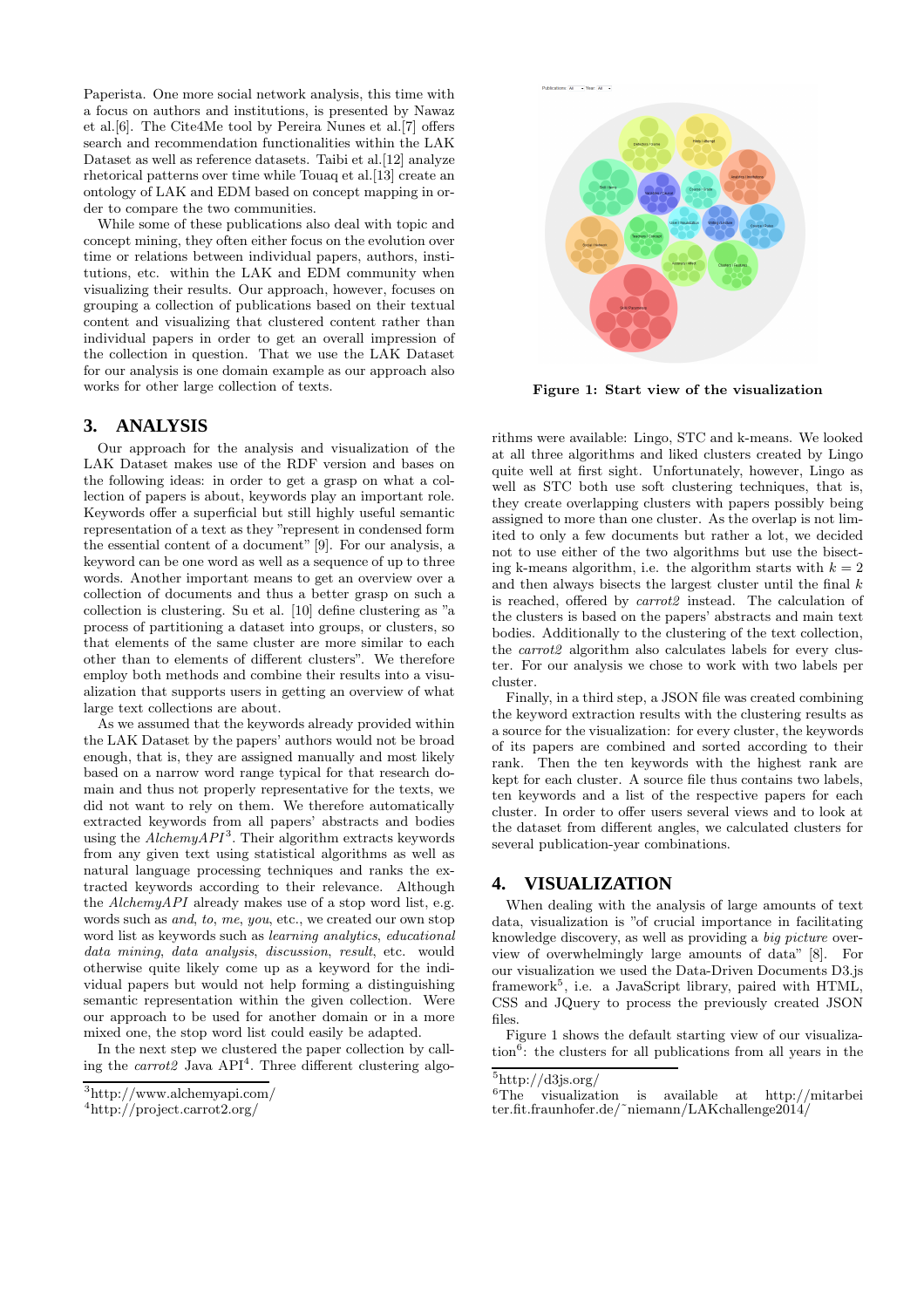

Figure 2: Cluster view and paper list

LAK Dataset. On this starting page, the users can choose the publication(s) and the year(s) they want to visualize. They can either choose each publication individually (i.e. LAK, EDM or JETS) or all of them together. When all publications are chosen, the user can choose between individual years or all years combined. If a single publication is chosen, only all of its years can be chosen for display. This adds up to a total of ten possible combinations.

The clusters take the form of circles and are ordered according to their size in the form of a spiral with the largest cluster having the largest circle and being positioned at the outside of the spiral and the smallest cluster being in the middle of the spiral. Additionally to size and position, every cluster also has its own color and is labeled with the two terms calculated by the carrot2 algorithm.

By clicking on a cluster, the view changes and the visualization zooms into to the chosen cluster. Next to it a list of all the papers in that specific cluster is given, showing the papers' titles and the publications they were taken from. The titles in that list are linked to a Google search for the respective paper so that users can immediately take a closer look at it if needed. Figure 2 shows the cluster labeled Analytics/Institutions.

Once the users have zoomed into a cluster, the keywords of that cluster become visible. Figure 2 shows that the AlchemyAPI algorithm indeed extracts single words as well as word sequences, e.g. tool, student success, online learning environments, etc. A very common visualization method for keywords are tag clouds as "a tag cloud is highly effective in summarizing large amounts of text in an easily readable, and understandable, visual manner" [8]. In order to continue the circle approach used for the clusters, however, we adapted the common usage of font size, coloring and word positioning in tag clouds and used sized and spirally ordered circles instead: the more often a keyword appears in a cluster, the larger and the further out in the spiral its circle is.

Clicking on a keyword circle results in a new list next to the visualization. All papers represented by that keyword

within that cluster are given, followed by a list of papers from other clusters that also have the chosen word as a keyword. The lists are also color-coded and the keyword circle is highlighted in all clusters so as to more easily find the corresponding cluster(s). Figure 3 shows the keyword paper list for the keyword activity of the Social/Network cluster and three other ones.

# **5. DISCUSSION AND CONCLUSION**

Looking at the visualization of the whole dataset, i.e. all publications from all years are taken into account at the same time, the fourteen clusters and their labels offer a nice overview of what the text collection is about. For example, we can see that social networks, teachers and institutions play an important role, but skills, courses and clusters are important topics within the research area as well. When zooming into the clusters and looking at the different paper lists of the clusters, it is noticeable that many of the lists contain way more papers from the EDM than from LAK. Only two of the clusters are dominated by LAK papers while ten are dominated by those from EDM. This effect, however, is mainly due to the fact that there are about three times more papers from EDM than from LAK. After normalizing the numbers, about half of the clusters are still dominated by one publication type (two by LAK and five by EDM) and the other half is split between them. In general one can say that LAK papers share their topic range quite well with JETS and EDM as only the *Social/Network* and the Analytics/Institutions clusters are dominated by LAK papers. Some EDM topics, however, seem to be more exclusive and specific to EDM, e.g. Skill/Parameters and Detector/Game, as many of the five EDM-dominated clusters contain no or very little papers from LAK or JETS. Topics common to LAK as well as to EDM are, among others, Clusters/Features, Teachers/Concept and User/Visualization.

Another result that the visualization provides becomes clear when inspecting the clusters' keywords more closely. For many clusters the keywords cover aspects of a domain,